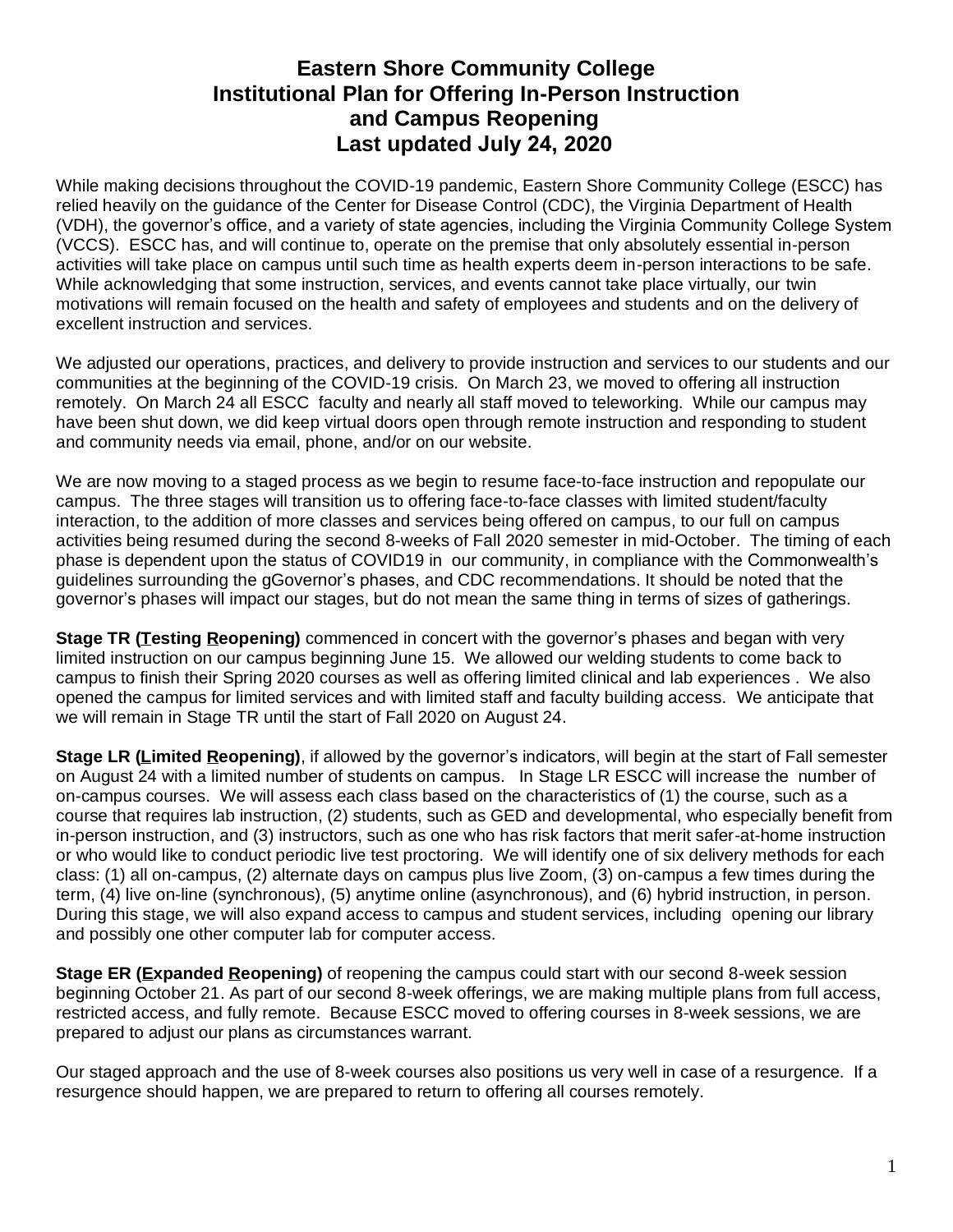ESCC's reopening/repopulation plan is in compliance with the June 11, 2020, governor's order regarding colleges' plans for offering in-person instruction and reopening campuses for the 2020-21 academic year. ESCC's plan follows the outline of criteria in the Higher Education Reopening Guidance. Our guiding principle in our plan is promoting and fostering the health and safety of students, faculty, staff, and surrounding communities as equitably as possible and the delivery of excellent instruction and services.

ESCC is committed to compliance with all directives of the CDC and VDH. The health of our campus community members is a priority. The college will take the steps outlined in this document to support the health and safety of our campus community.

The following considerations will guide our decisions for reopening the campus of ESCC.

### **A. REPOPULATION OF THE CAMPUS**

### **1. ESCC COVID 19 Campus Team**

ESCC established a small group that provides recommendations regarding the opening of the ESCC campus. This groups shares recommendations and guidance to the President and his Cabinet. This group includes: James Shaeffer, President Patrick Tompkins, Vice President Eve Belote, AVP for Administration David Branch, Chief of Police

### **2. Contact for Local Health Department**

The Associate Vice President of Administration (AVPA)is responsible for coordinating communication with the local health department. The Vice-President of Academics, Student, and Workforce Programs (VPASW) will serve as the backup to the AVPA.

### **3. Students' Initial Return to Campus**

Effective June 15, 2020, as noted above, certain students were allowed to return to campus to complete the hands-on or clinical portions of the spring 2020 semester. In addition, Student Services opened to receive cash payments, provide in-person service where remote service was not possible or significantly diminished quality, and receive documents and forms from WIOA clients. These very limited openings allowed us to begin implementing screening and distancing protocols, which will be expanded as we move into Stage LR. In the initial return:

- No more than two (2) employees will be in the Student Services Suite at a time, not including the cashier in the business office
- All other employees will continue to telework
- When possible or advisable, curbside service will be provided where possible instead of having people enter the building
- Security and/or maintenance staff will be present at all times
- Signage will be posted regarding the COVID symptom checklist as well as requiring facecoverings.
- Procedure for students/customers to access the building
	- $\triangleright$  External doors will be locked and outside signage will direct those who arrive to call 757-789-1720 for service and/or permission to enter the building
	- $\triangleright$  Greeter will answer the phone and respond to request
	- $\triangleright$  If someone needs to enter the building, they must wear a mask (See Face Coverings protocols on page 5).
	- $\triangleright$  The customer will be met at the front door and escorted to the Student Services Suite. Two student services personnel will be there to work with students. Only two students will be allowed in the Student Services Suite at a time. Once a student has completed their meeting they will be directed to exit the building.
	- $\triangleright$  Any areas and/or services used will be immediately disinfected by persons on duty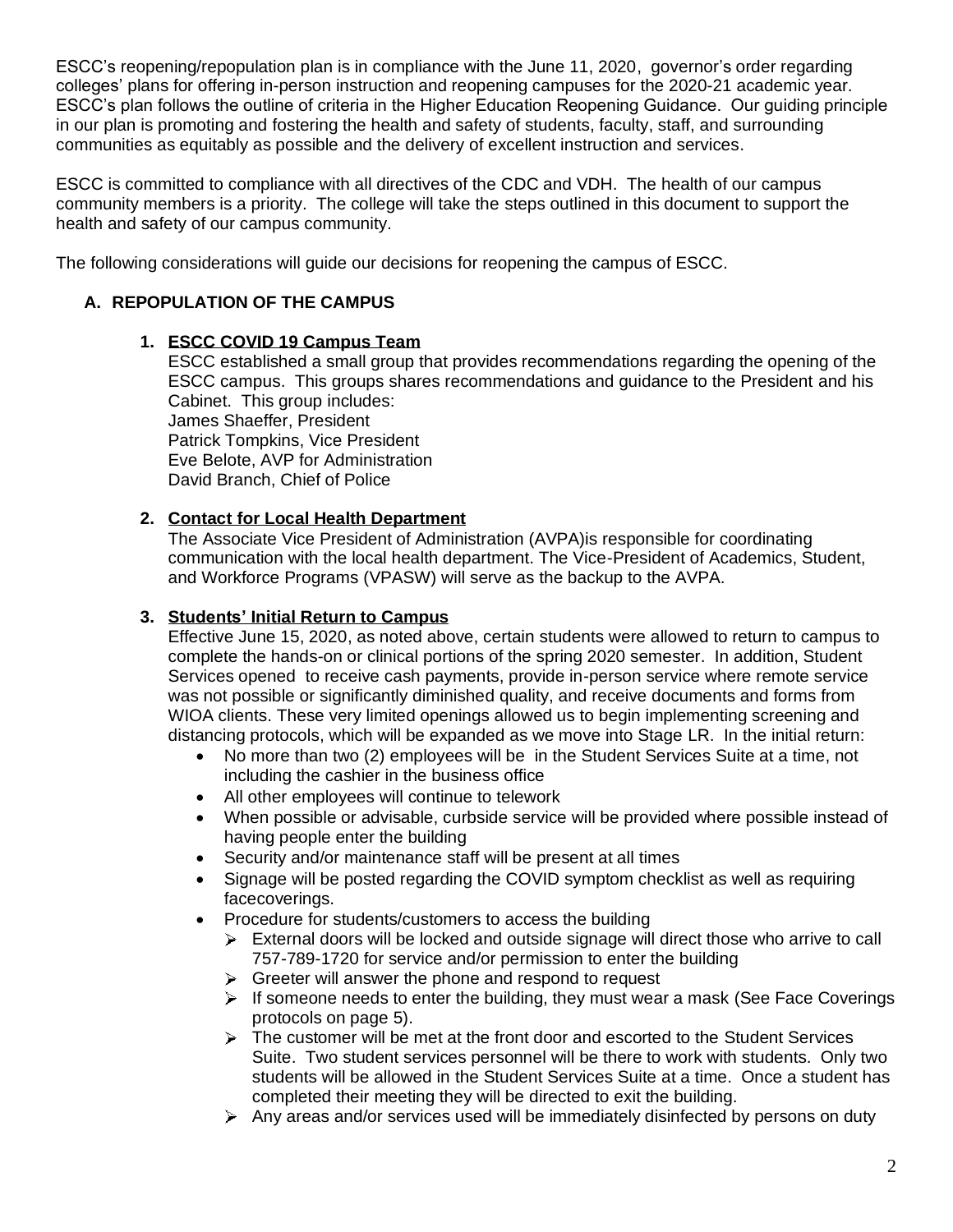- Wellness shields will separate workstations used by students and protect employees from student contact.
- Employees will observe social distancing guidelines and will wear masks in common areas and when interacting with others.
- All employees, except police and buildings and grounds, will continue to telework every Friday during their regularly scheduled hours allowing time on Friday for a thorough cleaning of the building.

### **4. Education / Training of Staff and Students**

We will follow the CDC guidelines utilizing several strategies to inform and foster behaviors that reduce the spread of COVID-19, and promote empathy for victims. Our orientation for students will include training on:

- knowing the symptoms of COVID-19
- conducting self-screening each day
- determining and encouraging those who have been sick to stay home and self-isolate
- emphasizing hand hygiene, respiratory etiquette, and appropriate use of cloth face coverings;
- providing adequate supplies from soap to disinfectant wipes

On-going education and training will forus on ESCC's mitiagation and strategies. This will enclude reinforcing all strategies with the use of signs and messages and using CDC print and digital resources obtained from CDC's [communications resources](https://www.cdc.gov/coronavirus/2019-ncov/communication/index.html) main page. In addition, we will utilize the CDC's and other sources guidance for preventing and addressing social stigma. We will also use the CIFRC, UNICEF, and WHO "Social Stigma associated with COVID 19 as a [teaching tool."](https://www.who.int/docs/default-source/coronaviruse/covid19-stigma-guide.pdf?sfvrsn=226180f4_2) This guide for preventing and addressing social stigma highlights that words matter, we all need to do our part to drive stigma away, and provides communitication tips and messages that can be used.

The following links also contain examples of such guidance:

- https://www.cdc.gov/coronavirus/2019-ncov/daily-life-coping/reducing-stigma.html
- https://www.who.int/docs/default-source/coronaviruse/covid19-stigma-guide.pdf
- https://www.apa.org/news/press/statements/combating-covid-19-bias.pdf

### **5. Physical and Social Distancing and Restricting Occupancy**

- We will use the new Academic and Student Services building as our primary/default main building
- We will use the Workforce Development Services building on an ad hoc basis
- The main doors to the Student Services suite will remain propped open during operating hours to limit contact with door handles.
- ESCC will have a skeleton crew for Student Services (no more than two employees at a time). Limited services within the building will be provided by two professionals in one of the following areas: financial aid, enrollment, advising, coaching, and workforce services. If these professionals cannot answer a question, they will help visitors to connect by phone-video conference to appropriate employee.
- Faculty will not need to be on campus except to access essential supplies and tasks associated with the certain career and technical education (CTE) classes (such as welding and nursing classes) and possibly for classes that may be broadcast from campus, e.g., bioogy / chemistry labs and nursing. As we move closer to the start of the fall semester, faculty and staff will need more frequent campus access to prepare for classes starting on August 24 and October 21.
- Individuals on campus will only use designated spaces, and provide curbside service where possible There will be no access to breakrooms or refrigerators.
- Selected staff will continue to come in one day a week, such as Business Office, Learning Resources, and Educational Foundation. IT staff will come to campus on an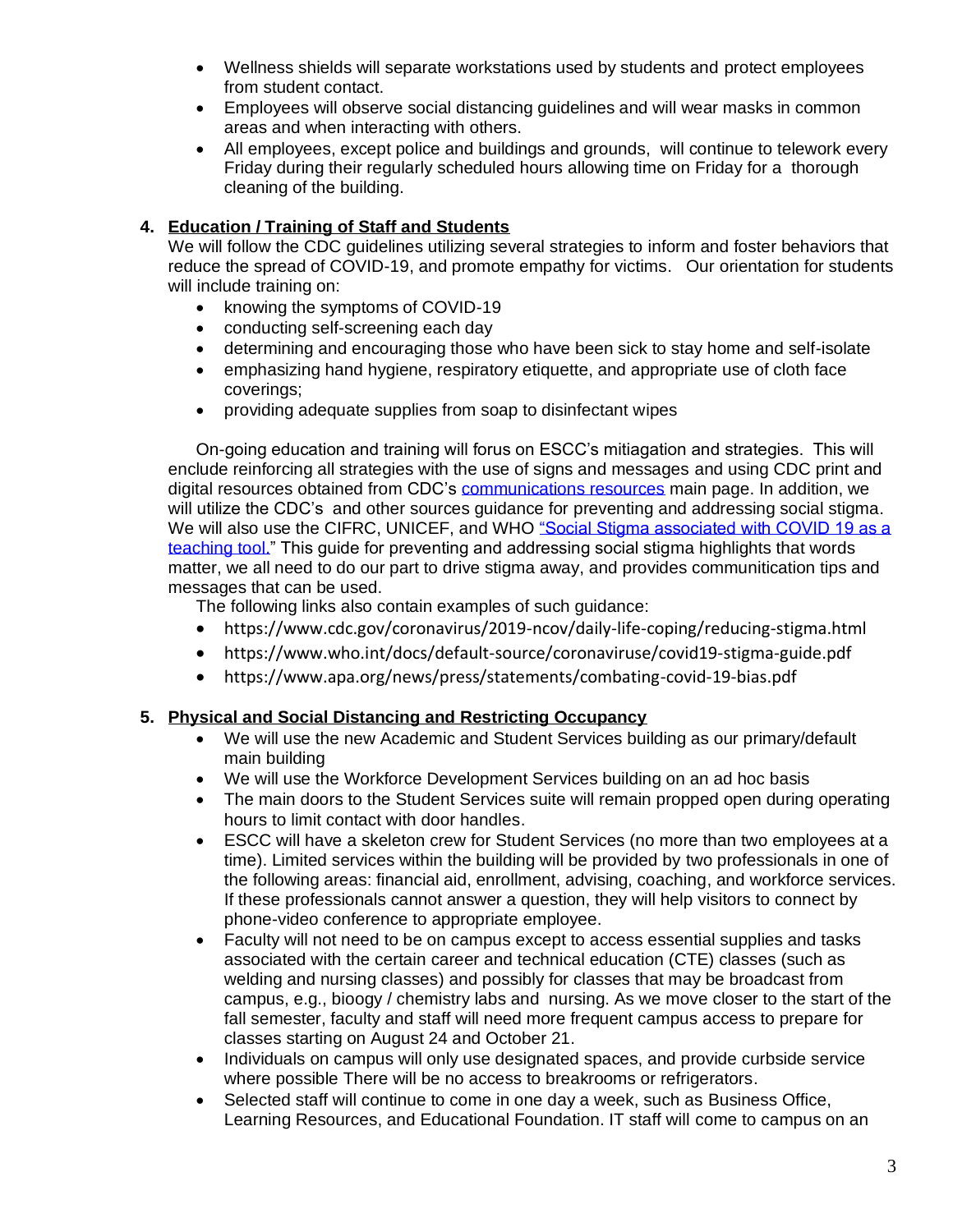as-needed basis. Other staff must request building access permission from their supervisors.

- Faculty will have limited access to the building for essential tasks that cannot be accomplished remotely without significant diminution of outcomes.
- Visitors are discouraged from coming to campus. All common seating areas are closed. Employees and students will be discouraged from using hallways and entrance ways for any activities except passing through.
- Classroom access will be limited to schedule activities. If services are expanded in areas such as the library, computer labs, testing center, and tutoring center, safety guidelines provided by the governor's office, DHRM, VDH, CDC, and this reopening plan will be followed.
- Welding students will be assigned a welding bay for the entire course. Any other students who have classes on campus will have assigned seats throughout the session to facilitate contact tracing in the event it becomes necessary.
- Faculty will record attendance and seat location for each class meeting. This will assist with any contact tracing if needed.
- Classrooms will have limited seating allowing for appropriate social distancing
- All classrooms will have signage designating social distancing, as well as COVID symptoms, self-assessing, and health / safety guidelines.
- There will be limited access to hallways, which will have directional signage as well as signage reminding / reinforcing social distancing.
- Employees are responsible for their own offices in terms of wiping down during and at the end of the day. Student Services personnel will be responsible for wiping down student workstations and work areas after each use. Employees will be responsible for taking trash to central garbage receptacle.
- Barriers will be utilized as follows:
	- $\triangleright$  Plexiglass has been installed between computer stations and in front of the main help desk in the Student Services Suite
	- $\triangleright$  Common areas will be cordoned off to prevent access or taped off with dividing lines and directional signage
	- $\triangleright$  Classrooms will be set up with a minimum of 6 feet between desks and between the instructor and students. Schematics will be developed and displayed in classrooms
- Elevator Only one person is allowed to use the elevator at a time, unless physical assistance is required. Signs will be posted on each floor by the elevators.
- **Extracurricular activities:** 
	- $\circ$  These activities would be limited to student clubs and groups. In Stage TR and LR, all meetings for these entities will be done online and gathering will not be permitted. As campus access is expanded, meetings of club officers and others will only be permitted with prior approval of the VPASW or designee in collaboration with members of the reopening planning committee.
- Limitations on gatherings:
	- o Will be consistent with Executive Orders 65 or other subsequent orders which may be issued.
- Food/Dining Areas:
	- o ESCC does not have any dining facilities except for vending machines in the Student Lounge. The Lounge will not be open for use and the machines will not be accessible

## **6. Hygiene Practices and Cleaning/Disinfecting Protocols**

- We will follow CDC quidelines in [maintaining healthy environments w](https://www.cdc.gov/coronavirus/2019-ncov/community/colleges-universities/considerations.html)hich includes cleaning and disinfecting, discouraging use of shared objects, modifying areas to foster social distancing, use of physical barriers and guides, and closing shared spaces.
- We will recommend and reinforce [handwashing](https://www.cdc.gov/handwashing/when-how-handwashing.html) with soap and water for at least 20 seconds.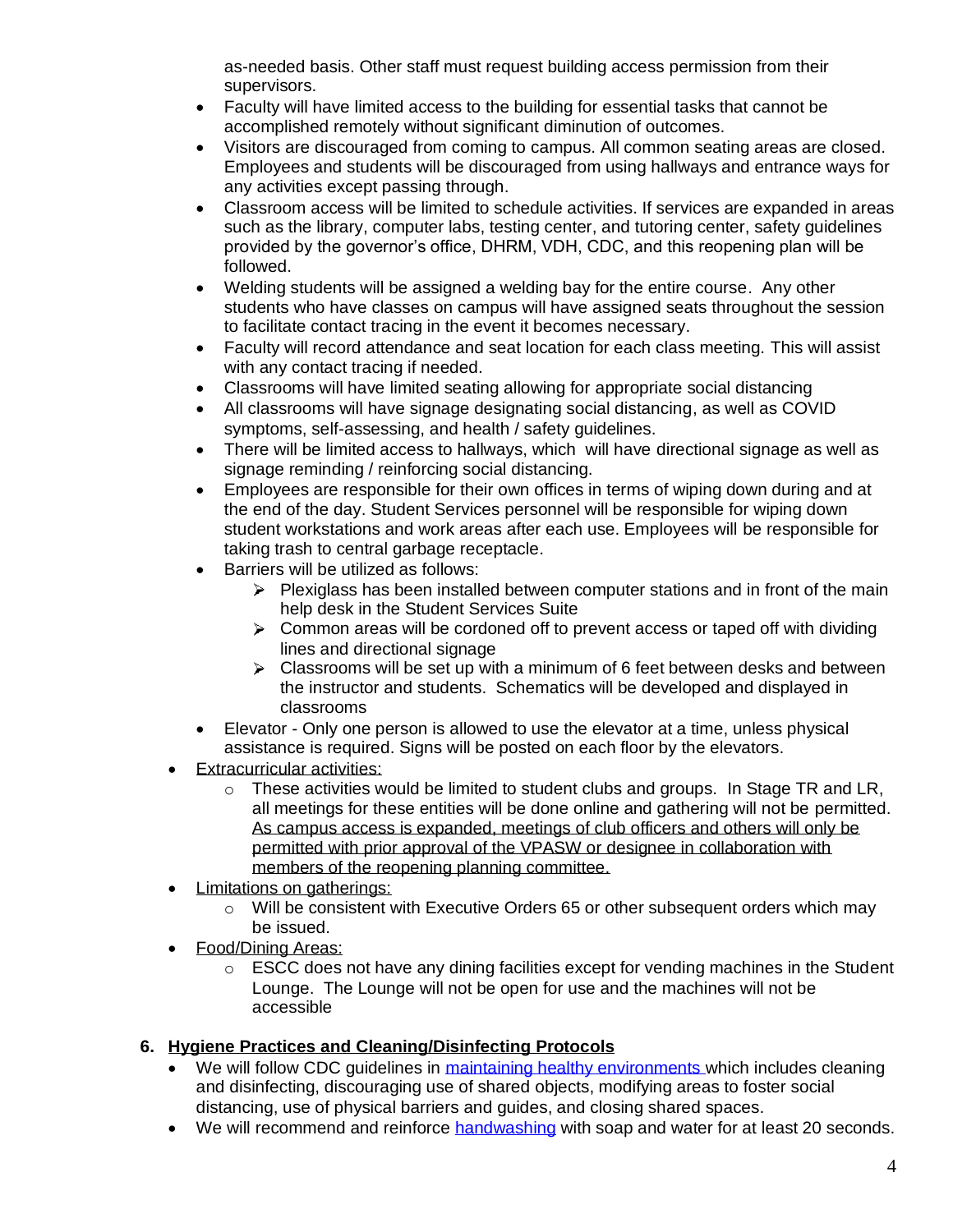- If soap and water are not readily available, we will provide access to hand sanitizer that contains at least 60% alcohol through large bottles placed at reception areas and wall units in hallways and other common areas
- We will encourage students, faculty, and staff to cover coughs and sneezes with a tissue or using the inside of the elbow. Used tissues should be thrown in the trash and hands washed immediately with soap and water for at least 20 seconds.
- We are exploring the option of purchasing a fogger for disinfecting spaces as needed. In addition, we are bulk purchasing disinfecting wipes and cleaner to be used by all faculty and staff in offices, instructional space, computer labs, and the library.

#### **7. Housing: NOT APPLICABLE**

#### **8. Consideration of Vulnerable Individuals:**

ESCC recognizes that we have some individuals on staff and in our student body who are considered high risk from COVID 19. With this in mind, we will work with employees to allow the use of teleworking where appropriate. In addition, to protect employees and students, most of our coursework will be delivered remotely during the first eights of the Fall semester. This will allow ESCC time to determine if on-campus instruction would be safe and also provides flexibility if there is a resurgence.

Flexible sick leave policies will remain in effect indefinitely until DHRM guidance advises otherwise.

In returning after COVID we would follow our infectious disease response plan (attached).

#### **9. International student considerations**

Generally, ESCC does not have a large international student population with the possible exception of migrant families from Central America. If we determine through our screening process that a student has been out of the US, we will follow the CDC guidance on returning from international travel which suggest that the student stay home for 14 days from the time of return home from international travel and self-monitoring of health.

#### **10. Partnerships and Communication / Information Sharing with Local Community**

CDC recommends that institutions of higher education participate with state or local authorities in broader COVID-19 community response efforts (e.g., sitting on community response committees). To that end, we've established the Eastern Shore Regional Recovery Ad Hoc Committee with the mission of taking a regional approach to emerging from the COVID 19 crisis by sharing information across local, county, and state governmental agencies, educational institutions, health care facilities, and private businesses about steps each agency is taking to emerge from the crisis. While this committee has no authority to mandate any action, it will have the power to convene these stake holders and facilitate discussion to maximize coordination between and among agencies as we emerge from this crisis. Members of the Ad Hoc committee are:

Robie Marsh—Executive Director ESVA Chamber Mike Mason—Accomack County Administrator Chris Holland—Accomack County School Division Superindendent Eddie Lawrence—Northampton County School Division Superindendent Charles Kolakowski—Northampton County Administrator Laura Dodson—Northampton Chamber Executive Director Nancy Stern—Chief Executive Officer-Eastern shore Rural Health John Peterman—Vice President, Administartor Riverside Shore Memorial Hospital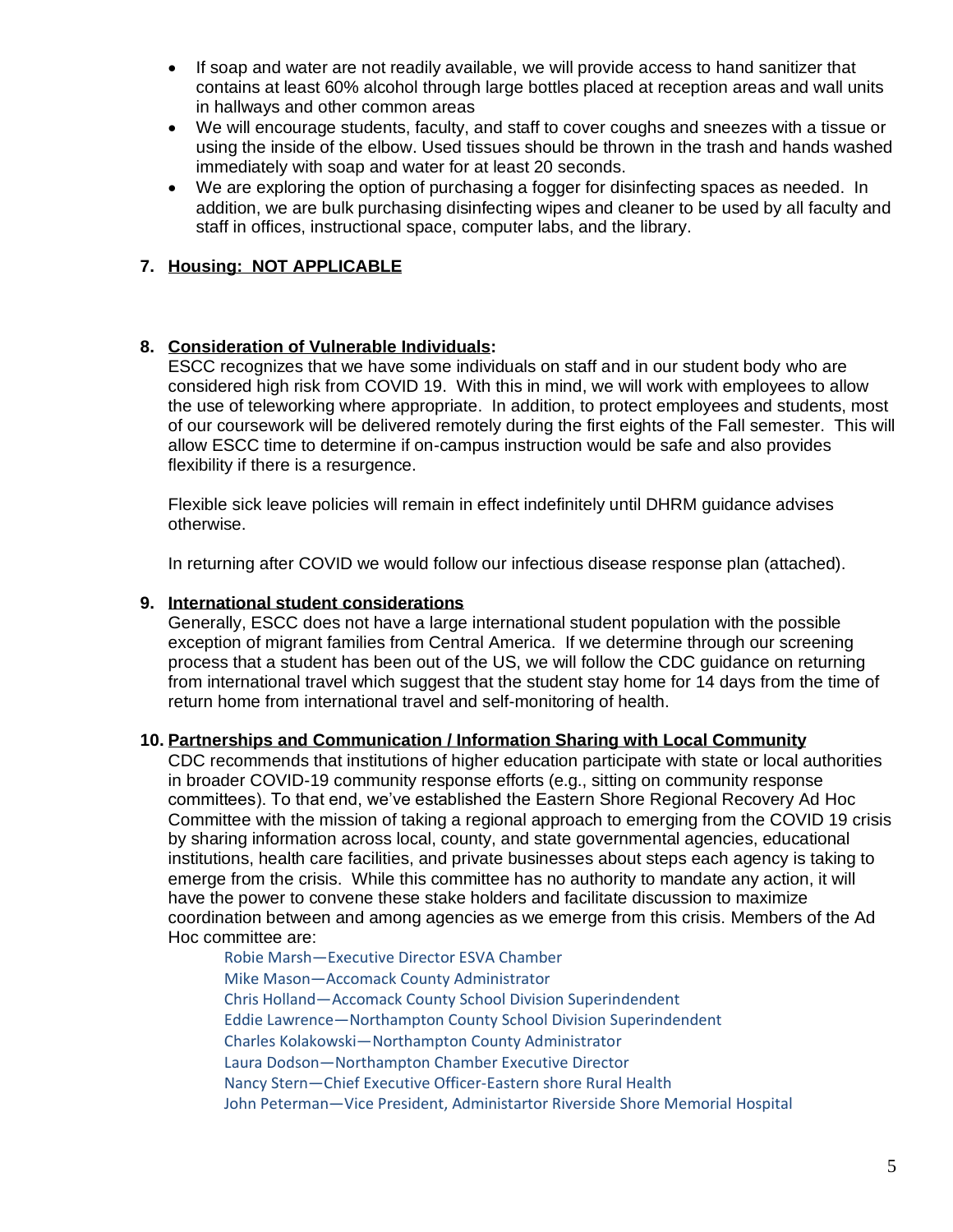#### **11. Face Coverings**

Face coverings will be required of anyone entering ESCC buildings. This requirement will be reinforced through signage provided by DHRM through EO 63 as well as faculty and department heads / supervisors reminding students and employees if necessary. If a student refuses to wear a face covering, it will be considered a student conduct issue and will be turned over to the VPASAW for further action. In the event a student becomes belligerent or threatening, campus police will be notified and will deal with the student. If an employee refuses to wear a face covering, this will be considered a personnel issue and will be dealt with between the employee and his / her supervisor.

The requirement for face coverings does not apply to the following:

- While eating or drinking
- Alone in personal offices
- Any person who has trouble breathing, or is unconscious, incapacitated, or otherwise unable to remve the face covering without assistance
- Any person seeking to communicate with the hearing impaired and for which the mouth needs to be visible
- Persons with health conditions that prohibit wearing a face covering
- Faculty in classrooms where physical distancing of at least six feet can be maintained

We will follow and update face covering requirements based on guidance from the CDC.

#### **12. Student Health Services: NOT APPLICABLE**

#### **13. Large Events**

Large events will be considered on a case-by-case basis and will be limited to the current governor's phase (i.e., Phase 1 no more than 10, Phase 2 no more than 50, Phase 3 no more than 250. Currently ESCC has concelled all community events scheduled to be on the ESCC campus. Any college committee meetings have been conducted remotely and the first ESCC Advisory Committeee meeting will be held on July 14 will be offered by face to face and by Zoom. We will set up our large conference room to maximize social distancing and other than the President, only one of other ESCC staff member will be in the room. If greater spacing is necessary we will have an overflow room with video and audio capability.

#### **14. Communications Strategy - Communication Plan for ESCC Reopening**

- Establish a webpage within www.es.vccs.edu to host reopening information and FAQs, with frequent updates to content. This will serve as the reopening "hub". All efforts will point to this page as a source of current reopening information.
- Produce monthly updates that incorporate the inevitable changes and refinements that will occur approaching reopening. June, July, and August editions both in audio and video formats would be appropriate to distribute on social media and the above webpage.
- Stage highway signage directing people to the reopening webpage.
- Email blasts utilizing the "HealthSafety" branding that we established in March that updates staff, faculty, and students on the latest information.
- Stage a series of Facebook Live events from campus where we share the latest reopening info and incorporate "open house" and "orientation" content as well.
- Dedicate several longform weekly radio ads to elaborate on reopening (1 week each in June, July, and August).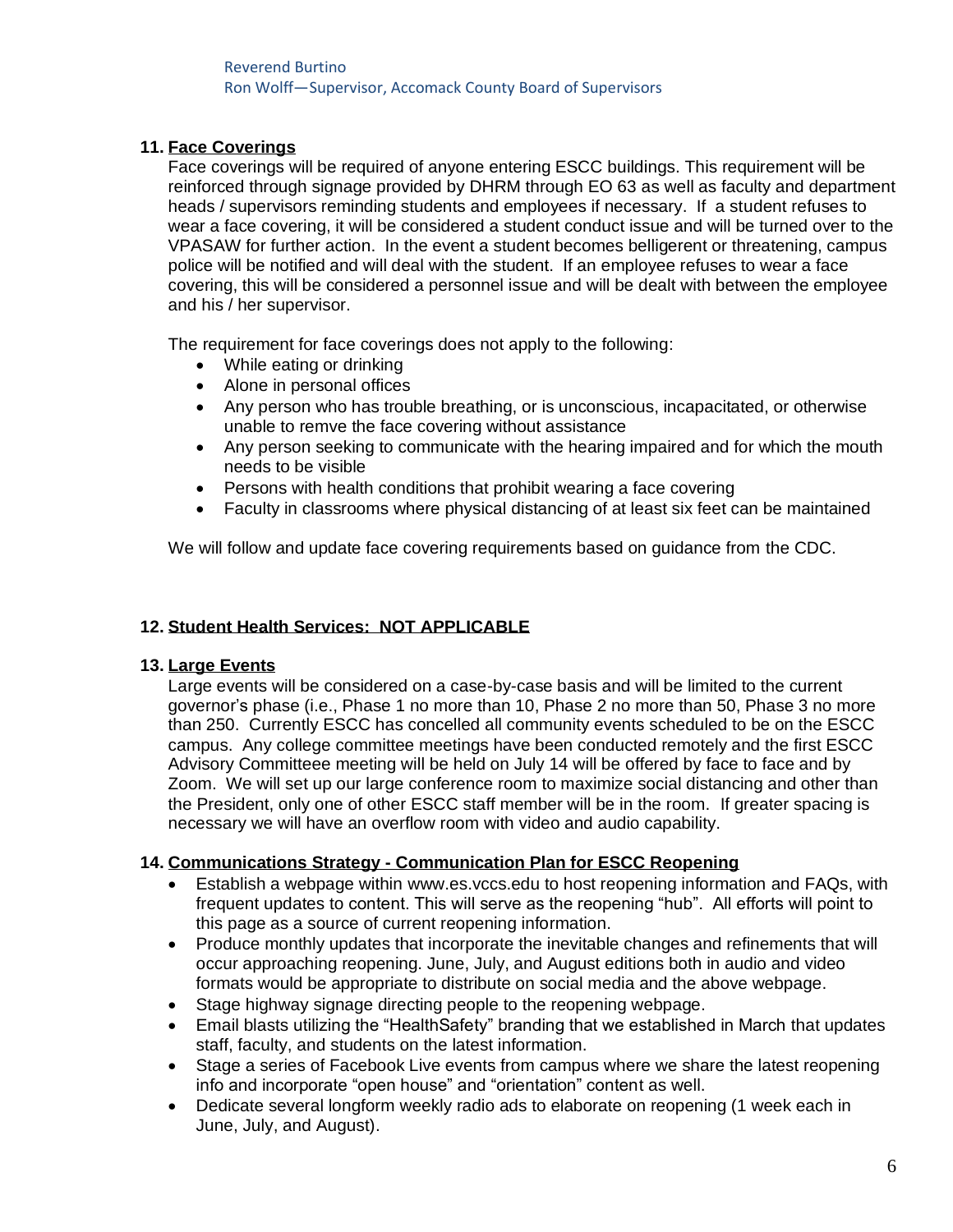- Schedule multiple live or pre-recorded segments on local radio stations.
- Dedicate our monthly page feature in the August edition of Eastern Shore First to an article solely based on reopening information and details
- Conduct a mid-August ZOOM Town Hall to answer questions about reopening
- Produce a series of short videos of student ambassadors welcoming students back on campus while imparting some important reminders.
- Include appropriate messaging in all print ads in June, July, and August promoting Fall Classes that address important reopening points and point to reopening webpage.

### **B. MONITORING HEALTH CONDITIONS ON CAMPUS**

#### 1. **Daily health screening questions**

All students and staff will be asked to self-assess as they enter the building by reviewing the following questions regarding experiencing any of the following symptoms:

- Fever or chills
- Cough
- Shortness of breath or difficulty breathing
- Fatigue
- Muscle or body aches
- Headache
- New loss of taste or smell
- Sore throat
- Congestion or runny nose
- Nausea or vomiting
- Diarrhea

Additionally, faculty will restate the symptoms, again asking students to self-assess, at the beginning of each class period. If a student or staff member answers yes to any of the above items, we will ask them to stay at home until these symptoms end and consider being tested for COVID-19. Faculty and staff will reinforce that students personally respond to this self-assessment with announcements in classes and with signage in the building.

# **2. Campus Level Disease Surveillance:**

# **All Faculty, Staff, and Students will do a DAILY HEALTH SAFETY SELF-ASSESSMENT**

## **PERSONAL HEALTH SAFETY ACCOUNTABILITY REQUIREMENT**

All faculty, staff, and students are required to follow ESCC's health and safety guidelines, including:

- All students enrolled in an ESCC class must sign and abide by the Student Health Safety Agreement.
- Any faculty, staff, or student not wearing an applicable face covering or not abiding by social distancing requirements may be asked to leave the campus.
- Consistent with guidance from the Centers for Disease Control and Prevention (CDC), faculty, staff and students must complete the following COVID-19 health self-assessment each day **PRIOR** to coming to campus for any reason. This tool is not meant to take the place of talking to healthcare providers to diagnose or treat conditions.

# **HEALTH SAFETY SELF-ASSESSMENT QUESTIONS**

Please review and answer each question YES or NO. You do not need to consider any chronic conditions you may have.

1. Have you been told to quarantine by a healthcare provider or the health department?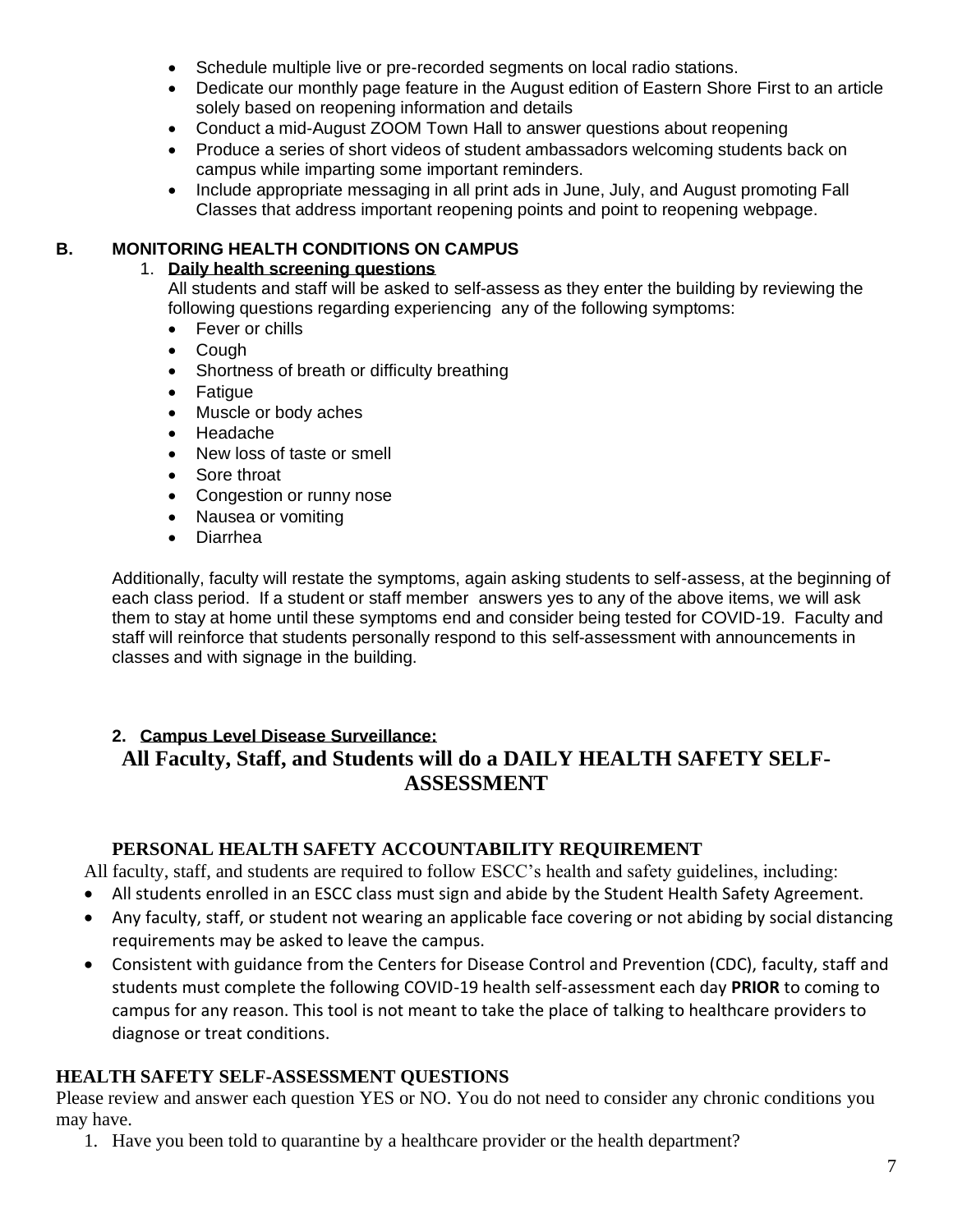- 2. In the last 14 days, have you had face-to-face contact with someone who has or is suspected of having COVID-19, or had a family member who has or is suspected of having COVID-19?
- 3. In the last 14 days, have you traveled to a location with a Centers for Disease Control and Prevention (CDC) or Virginia COVID-19 travel warning?
- 4. Do you have any of the following new symptoms?
	- o Fever or chills
	- o Cough
	- o Shortness of breath or difficulty breathing
	- o Fatigue
	- o Muscle or body aches
	- o Headache
	- o New loss of taste or smell
	- o Sore throat
	- o Congestion or runny nose
	- o Nausea or vomiting
	- o Diarrhea

## **IF YOU ANSWER YES TO ANY QUESTION**

After completing your health self-check, if you answer "yes" to any question, please notify your instructor/supervisor or the ESCC COVID-19 Campus Team [\(healthsafety@es.vccs.edu\)](mailto:healthsafety@es.vccs.edu) and await instructions **BEFORE** you come to campus for any reason. To respect your privacy, answers to specific questions will not be collected.

# 3. **Testing Strategy:**

While ESCC does not have the facilities or personnel to do testing, we will work with Eastern Shore Rural Health to facilite testing. Eastern Shore Rural Health System Inc. is now offering community wide COVID-19 testing at its Atlantic, Eastville, and Onley centers. The Onley center is only 10 minutes from ESCC. ESRH is offering this service at no charge, the fee will be billed to test participants' health insurance with no copay. For those without insurance, there is no charge. Results are typically available in a few days – Eastern Shore Rural Health will contact those tested with the results.

Since many people infected with COVID-19 have no symptoms, participants do not have to be experiencing symptoms to be tested. Those being tested do not have to be an ESRH patient to be tested.

# **C. CONTAINMENT TO PREVENT SPREAD**

## **1. Partnership with VDH for contact tracing**

- Any contact tracing will be done in partnership with VDH
- To assist with contact tracing, all students will be assigned seats within every class. If someone has symptoms, we will be able to identify students who were in close proximity.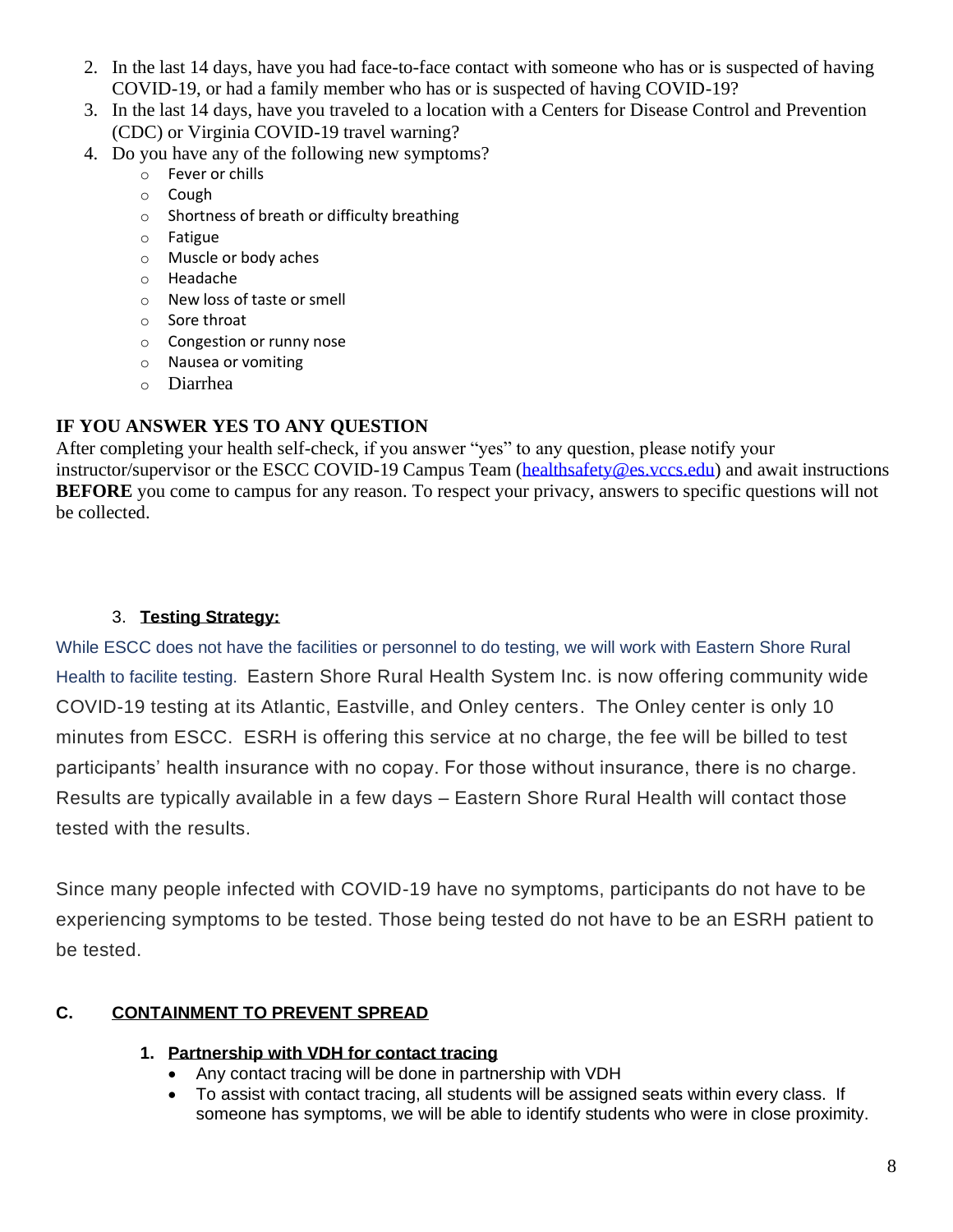• Once we are aware that someone has symptoms, we will contact VDH and Eastern Shore Health District, to report the case.

### **2. Quarantining and Isolation**

ESCC will not provide space for quarantine and isolation. If someone is sick, we will ask the individual to follow the CDC steps to help prevent the spread of COVID, including:

- Stay at home except to get medical care
- Separate yourself from other people
- Monitor your symptoms
- Wear a cloth covering over your nose and mouth
- Cover your coughs and sneezes
- Clean your hands often
- Avoid sharing personal household items
- Clean all "high-touch" surfaces everyday

#### **3. Campus Outbreak Management**

As part of managing an outbreak on campus, ESCC has created a Course Delivery Template, which offers several different instructional delivery options that could be utilized as follows:

- All on-campus / in-person (these should also have a Zoom option and should have remote instruction plan in the event we have to leave campus)
- Alternating students' days on-campus (e.g. 1/2 on Monday, the other 1/2 on Wednesday)
- On-campus a few times during the 8-week instructional period, with the remaining class days via remote option
- Anytime online (asynchronous instruction)
- Live online (synchronous instruction)
- Hybrid (50/50 or specify)

### • Minimal outbreak

We will work with local health officials to determine a set of strategies appropriate based on the overall community's situation. We will continue using the preparedness strategies implemented for no community transmission, and consider the following social distancing strategies, including determining which instructional offering would be appropriate given the circumstances. Other actions would include, but not be limited to:

- $\triangleright$  Cancel any scheduled large gatherings
- $\triangleright$  Cancel or modify courses where students are likely to be in very close contact.
- $\triangleright$  Increase space between desks.
- Substantial outbreak (as defined by local health authorities)

We will work with local health officials who will have have determined if there is substantial transmission of COVID-19 within the community. We will look to them to provide guidance on the best course of action for ESCC.

### **4. Partnership with local health systems**

Once we are aware that someone has symptoms, we will contact Virginia Department of Health and work with the Northampton County Health Department (located at 7114 Lankford Hwy, Nassawadox, VA 23413) ad the Accamack County Health Department (located at 23191 Front St, Accomac, VA 23301) to report any cases. We would work jointly with these agencies to set an appropriate course of action.

#### D. **Shutdown considerations if necessitated by severe conditions and/or public health guidance**.

1. Any decision about school dismissal or cancellation of events at ESCC will be done in coordination with our local health officials.